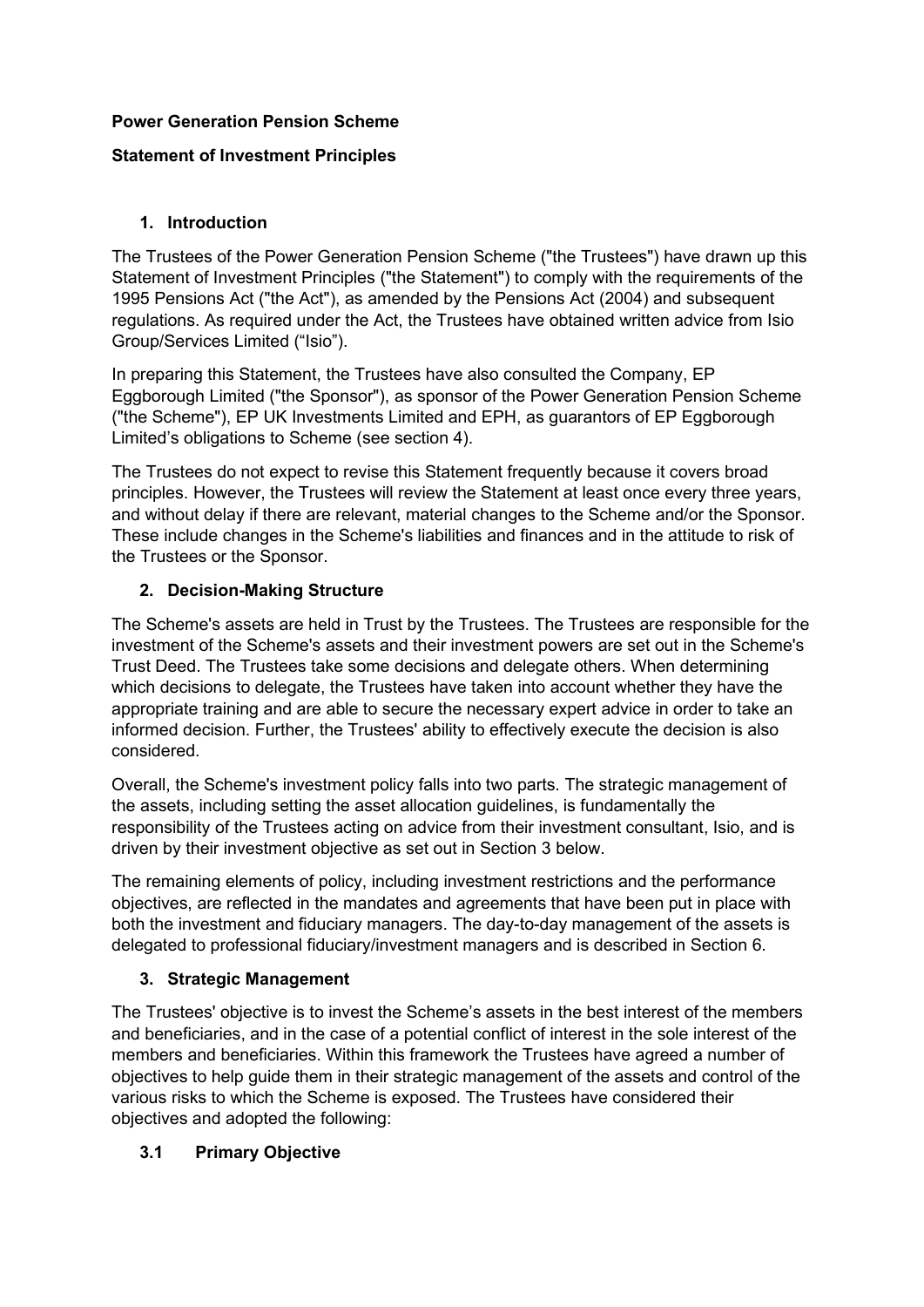The primary objective of the Scheme is as follows:

• To provide for members pension and lump sum benefits on their retirement or for their dependants benefits on death or after retirement, on a defined benefits basis.

In order that the primary objective can be achieved, the following funding and investment objective have been agreed by the Trustees.

## **3.2 Funding Objectives - Ongoing Plan**

To fund the Scheme in such a manner that, in normal market conditions, all accrued benefits are fully covered by the actuarial value of the Scheme's assets and that an appropriate level of contributions is agreed by the participating employer to meet the cost of future benefits accruing. For employee members, benefits will be based on service completed but will take account of future salary increases.

## **3.3 Funding Objective - Discontinuance**

To aim to ensure that at any point in time, in normal market conditions, the assets of the Scheme (at their realisable value) are sufficient to cover 100% of the liabilities for pensions in payment and deferred pensions and the liabilities in respect of the completed service of employee members, assuming they were to leave service at the date of the test. For this purpose the liabilities will be calculated on the basis used for the Trustees' Technical **Provisions** 

For the purposes of this objective, the funding position will be reviewed at each triennial actuarial valuation, or more frequently as required by the Pensions Act 1995, as amended by the Pensions Act (2004) and subsequent regulations.

## **3.4 Investment Objectives**

To achieve a return on the Scheme assets which is sufficient, over the long-term, to meet the funding objectives set out above on an ongoing basis and to do this in a way which minimises, to the extent that is practical, the possibility of failing to meet the discontinuance funding objective described above.

## **4. Interim Investment Strategy**

The "interim" investment strategy of the Scheme consists of:

- Appointing a Fiduciary Manager ("FM") to invest approximately c.50% of the assets in a "growth focussed" mandate with exposure to both public and private market equities, credit, real assets to produce a positive real return in line with their agreed investment objective of Retail Price Inflation ('RPI') + 3% per annum.
- The remainder of assets to be invested in "liability-matching" mandates which hedges a proportion of the Scheme's liabilities (c.55% on the Technical Provisions basis).

The Trustees believe that the investment risk arising from the overall strategy combined with the risks arising from active management are consistent with the overall level of risk being targeted.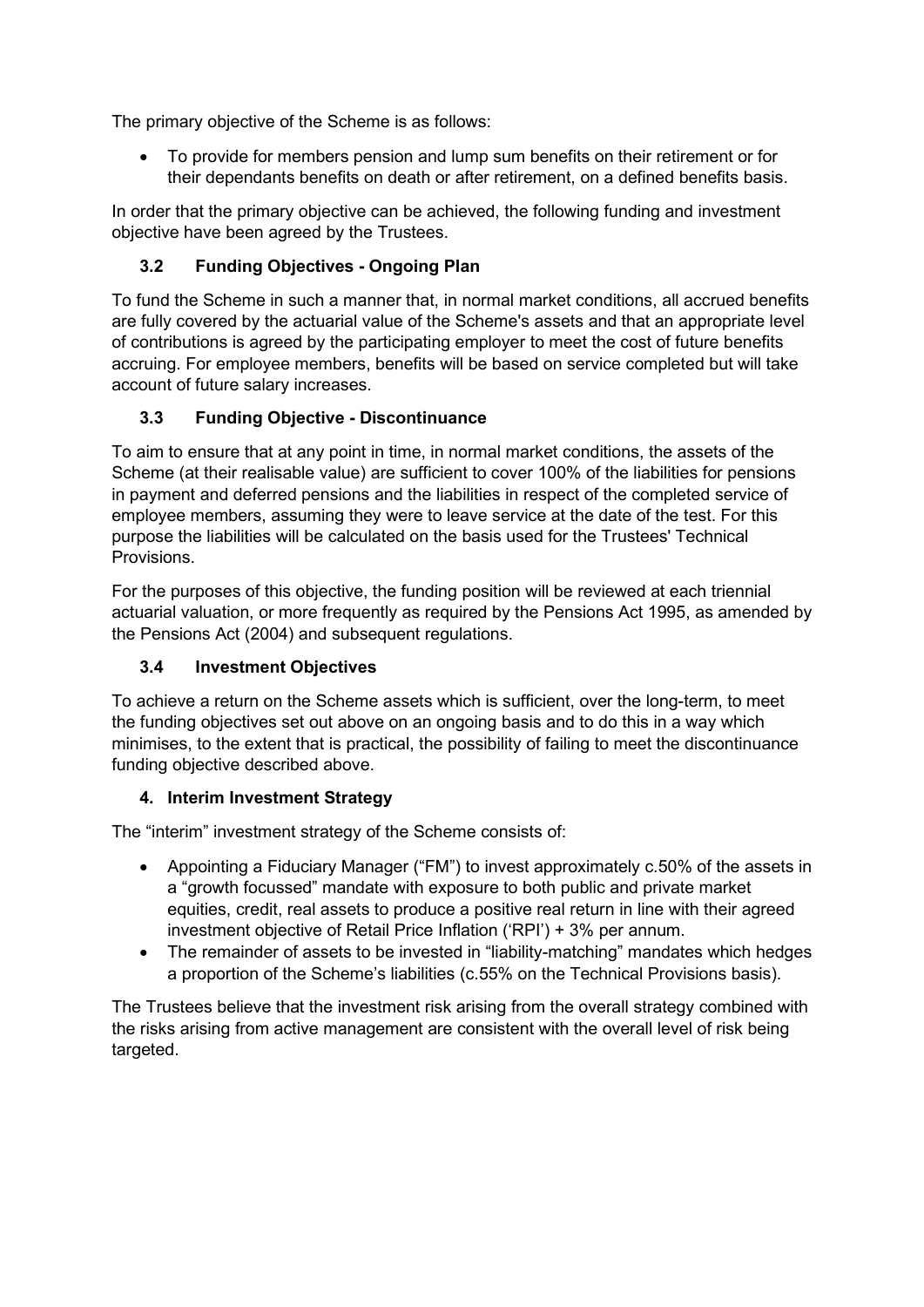#### **5. The Trustees' Policy on Risk Measurement and Management**

There are various risks to which any pension scheme is exposed. The Trustees have considered the following key risks which they expect to manage over the lifetime of the Scheme:

- The risk that the investment strategy fails to deliver sufficient returns to meet the Trustees' obligations to beneficiaries;
- The risk that the investment returns result in volatile performance which in turn results in a high variability in the cost incurred by the Sponsor.

These risks are managed by ensuring that the investments managed by the FM contain an appropriate balance of diverse assets, traded both on public and private markets, including equities, credit and real assets. Also that the "liability-matching" mandate hedges a proportion of the Scheme's liabilities to reducing the unrewarded risks from interest rate and inflation volatility.

The Trustees also pay close regard to:

- The volatility which may arise through a lack of diversification of investments this risk is managed by the FM primarily by ensuring appropriate diversification in the underlying portfolio.
- The risk that assets are not able to be realised at short notice without incurring significant costs. This risk is managed by ensuring that the FM as well as the "liability-matching" mandate can redeem a proportion of assets on short notice. The Trustees believe that in normal market conditions the FM and "liability matching" mandates will be able to meet all redemption requests from the assets of the underlying funds.
- The risk of investment manager underperformance. The FM invests across a number of asset classes, investment styles and investment managers to ensure that they are not overly exposed to one underlying manager's underperformance. The Trustees accept this risk as a consequence of aiming to generate higher investment returns for the purpose of improving the long-term funding of the Scheme.

Arrangements are in place to monitor the Scheme's investments to help the Trustees check that nothing has occurred that would bring into question the continuing suitability of the current investments. To facilitate this, the Trustees meet regularly with the Scheme's FM and receive regular reports from FM and the Investment Consultant. These reports include an analysis of the overall level of risk and return, along with their component parts, to ensure the risks taken and returns achieved are consistent with those expected.

The safe custody of the Scheme assets is delegated to professional custodians (either directly through the FM's mandate or via the use of pooled vehicles).

Should there be a material change in the Scheme's circumstances, the Trustees will review whether and to what extent the investment arrangements should be altered; in particular whether the current risk profile remains appropriate.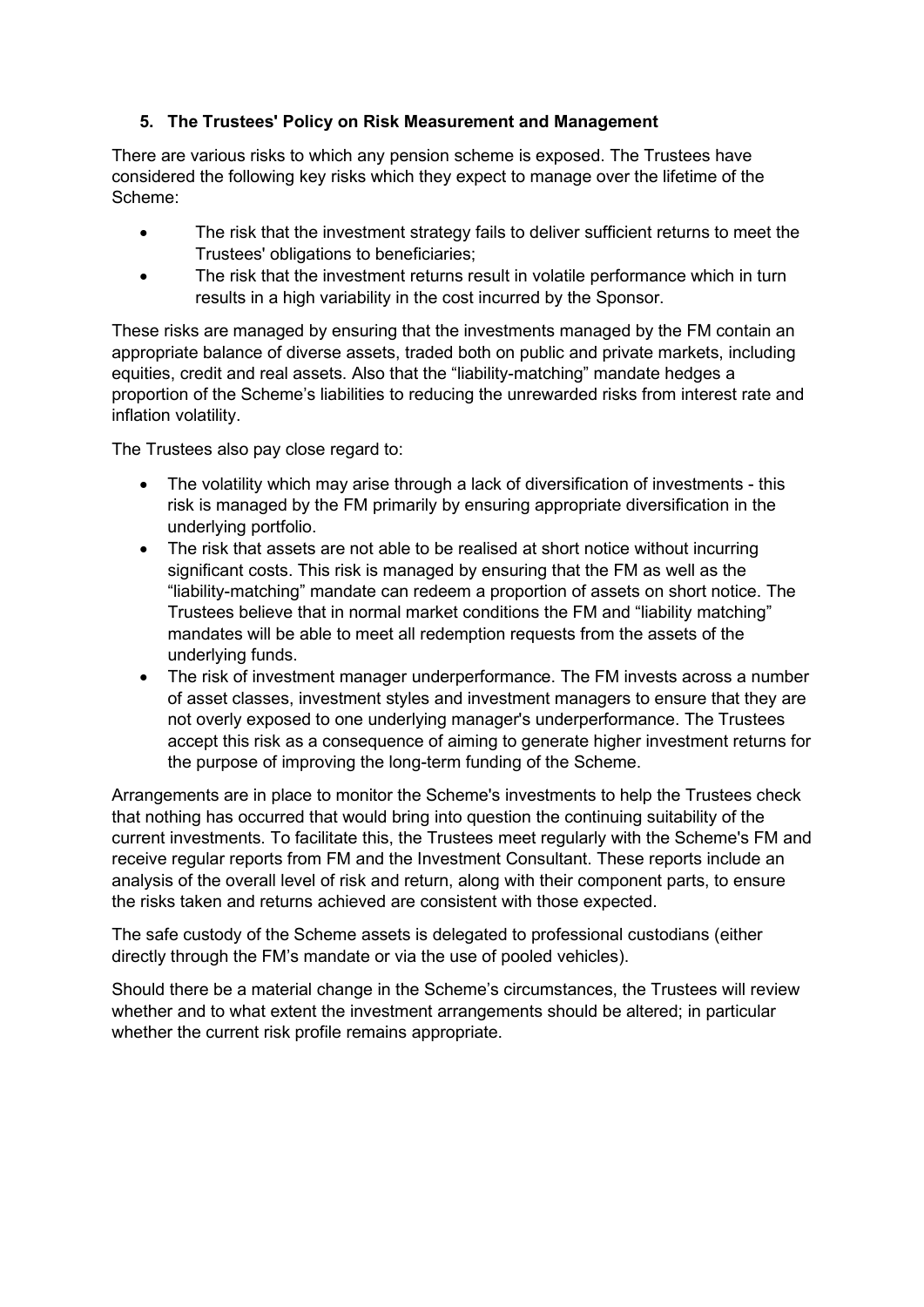## **6. Day to Day Management of the Assets**

### **6.1 Main Assets**

The Trustees delegate the day-to-day management of the "growth focussed" mandate to an FM, who in turn utilises a number of investment managers. The day-to-day management of "liability-matching" mandates is delegated to separate investment manager. The Trustees have taken steps to satisfy themselves that the managers have the appropriate knowledge and experience for managing the Scheme's investments and that the managers are carrying out their work competently.

The Trustees have determined, based on expert advice, a benchmark mix of asset types and ranges that the FM mandate may operate.

The Trustees are satisfied that the spread of assets by type and the spread of individual securities within each type provides adequate diversification of investments.

### **6.2 Cashflow Management and Rebalancing**

The Trustees have adopted a policy to efficiently manage cashflows and use the positive cashflow to improve the match of the assets and liabilities.

#### **6.3 Monitoring the Investment Managers**

The Trustees meet the investment managers as appropriate to review their investment performance. The Trustees also retain Isio to provide help in monitoring the investment managers and the funding level of the Scheme, both in the form of quarterly written reports and attendance at meetings.

### **7. Additional Assets**

Assets in respect of members' Additional Voluntary Contributions ("AVCs") are invested separately with Equitable Life, Norwich Union, Prudential, and Nationwide. Equitable Life is closed to new contributions. In addition, some members have AVCs held in other investment arrangements, for historical reasons, although these are not used for new contributions.

#### **8. Realisation of Investments**

Realisation of investments is administered as part of the cashflow management programme - see 6.2 above.

### **9. ESG, Stewardship and Climate Change**

The Trustees believe that environmental, social, and corporate governance (ESG) factors may have a material impact on investment risk and return outcomes, and that good stewardship can create and preserve value for companies and markets as a whole. The Trustees also recognise that long-term sustainability issues, particularly climate change, present risks and opportunities that increasingly may require explicit consideration.

The Trustees have given the FM and the investment managers full discretion in evaluating ESG factors, including climate change considerations, and exercising voting rights and stewardship obligations attached to the investments, in accordance with their own corporate governance policies and current best practice, including the UK Corporate Governance Code and UK Stewardship Code.

The Trustees consider how ESG, climate change and stewardship are integrated within investment processes in appointing new investment managers and monitoring existing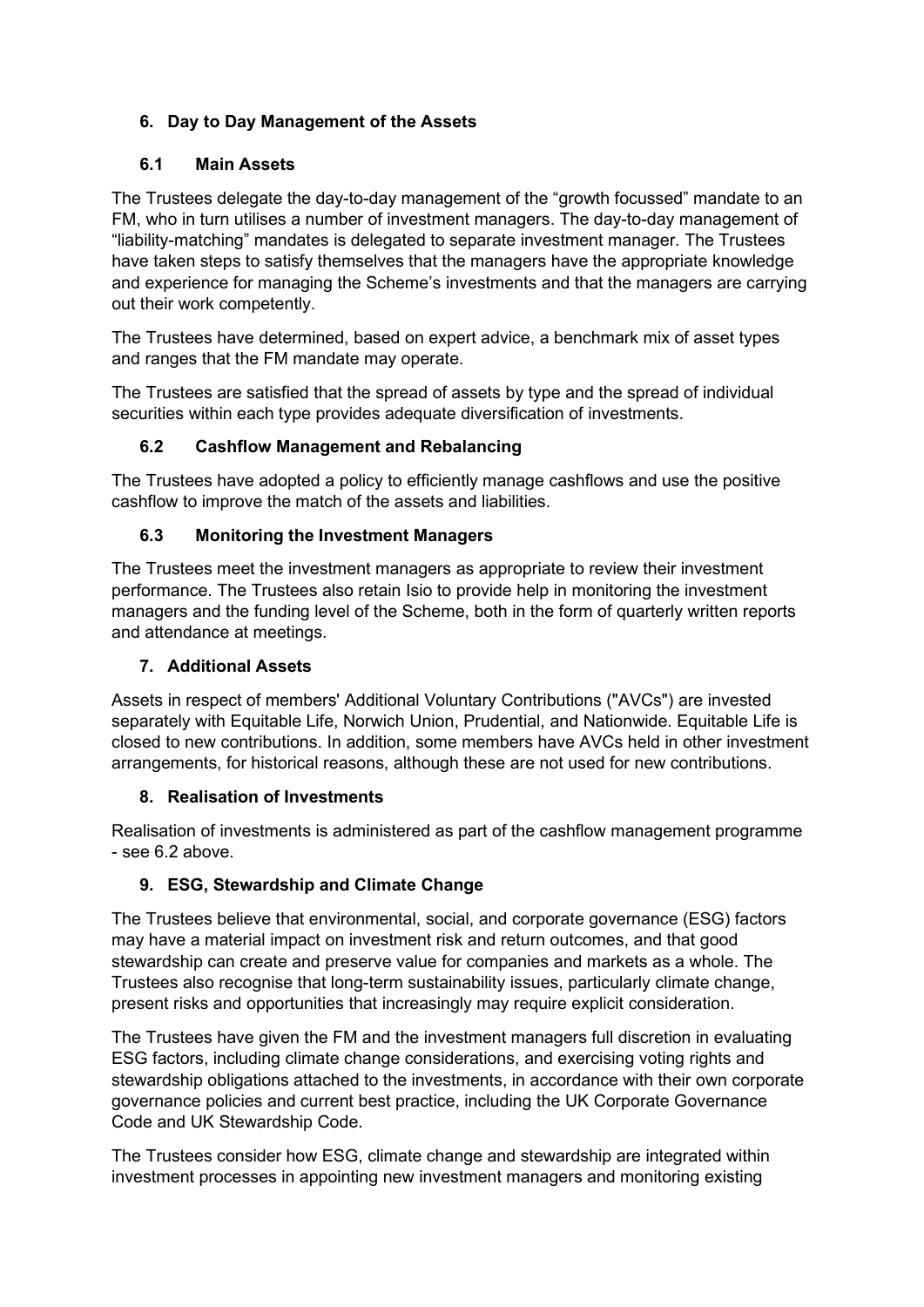investment managers. Monitoring is undertaken on a regular basis and is documented periodically.

The Trustees also expect the investment managers to engage with investee companies on the capital structure and management of conflicts of interest.

#### **Member views**

Member views are not taken into account in the selection, retention and realisation of investments.

#### **Investment Restrictions**

The Trustees have not set any investment restrictions on the appointed investment managers in relation to particular products or activities, but may consider this in future.

#### **10. Corporate Governance**

The Trustees wish to encourage best practice in terms of activism. The investment managers are therefore encouraged to discharge their responsibilities in respect of investee companies in accordance with the Statement drawn up by the Institutional Shareholders' Committee as well as compliance with the principles of the UK Stewardship Code issued by the Financial Reporting Council.

The Trustees accept that by using pooled investment vehicles for its equity investments the day-to-day application of voting rights will be carried out by the investment managers. The Trustees have however reviewed the voting policies of each pooled fund and are comfortable with the arrangements in place.

#### **11. Compliance with this Statement**

The Trustees will monitor compliance with this Statement annually, or more frequently if necessary. The Trustees undertake to advise the investment managers promptly and in writing of any material change to this Statement.

#### **12. Review of this Statement**

The Trustees will review this Statement in response to any material changes to any aspects of the Scheme, its liabilities, finances and the attitude to risk of the Trustees and the Sponsor which they judge to have a bearing on the stated investment policy. Any such review will take place every three years, or after any material change in the investment arrangements. Any such review will again be based on written, expert investment advice and will be in consultation with the Sponsor.

**Signed for and on behalf of the Power Generation Pension Scheme**

**May 2022**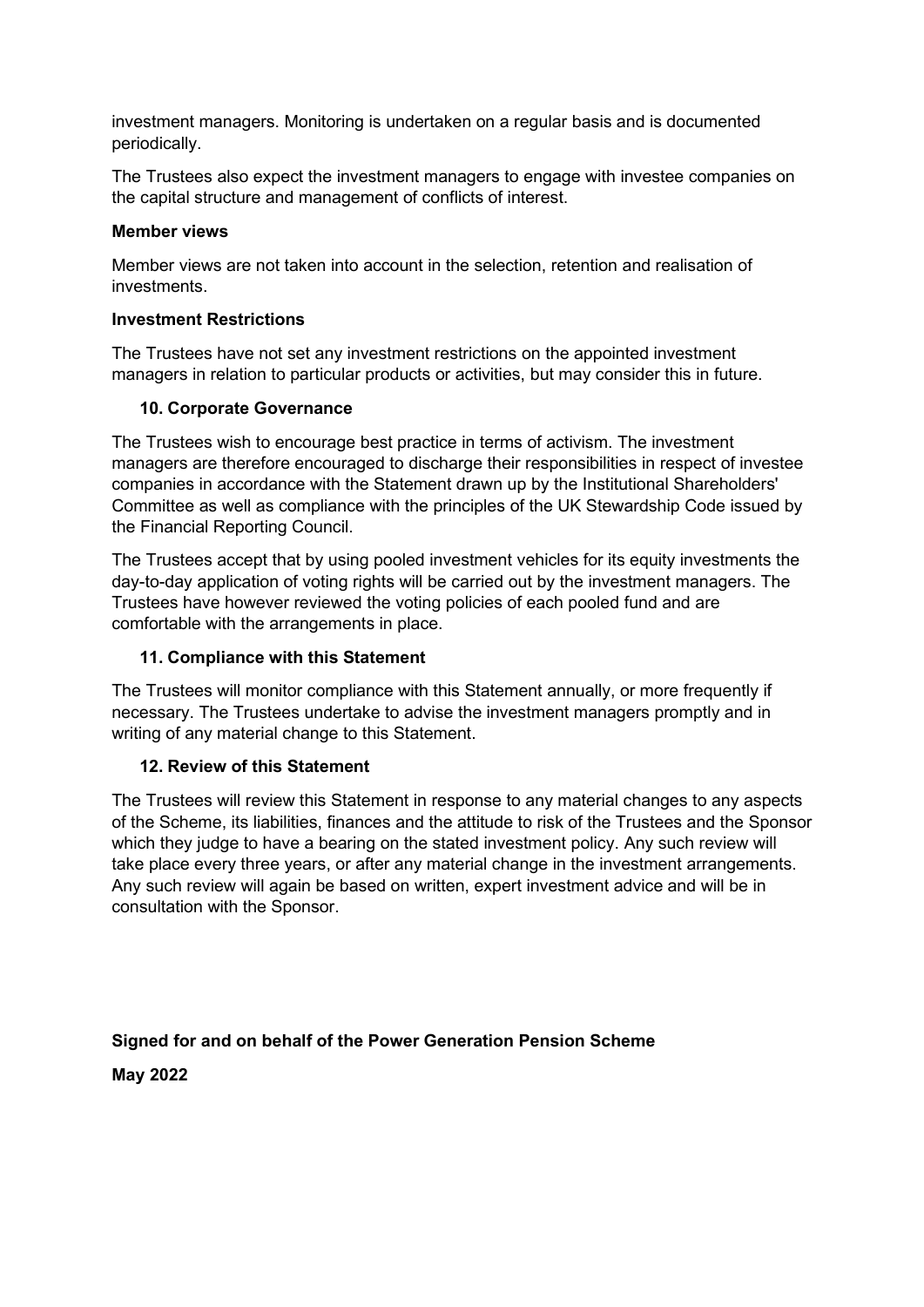# **Appendix A**

The Trustees have the following policies in relation to the investment management arrangements for the Scheme:

| How the investment managers<br>are incentivised to align their<br>investment strategy and<br>decisions with the Trustees<br>policies.                                                                                                                                                 | As the Scheme is invested in pooled funds,<br>$\bullet$<br>there is not scope for these funds to tailor<br>their strategy and decisions in line with the<br>Trustees policies. However, the Trustees<br>invest in a portfolio of pooled funds that are<br>aligned to the strategic objective.<br>The Trustees believe fees being charged<br>$\bullet$<br>acts as the investment managers incentive<br>to meet its objective.                                                                                                                                            |
|---------------------------------------------------------------------------------------------------------------------------------------------------------------------------------------------------------------------------------------------------------------------------------------|-------------------------------------------------------------------------------------------------------------------------------------------------------------------------------------------------------------------------------------------------------------------------------------------------------------------------------------------------------------------------------------------------------------------------------------------------------------------------------------------------------------------------------------------------------------------------|
| How the investment managers<br>are incentivised to make<br>decisions based on<br>assessments of medium to long-<br>term financial and non-financial<br>performance of an issuer of debt<br>or equity and to engage with<br>them to improve performance in<br>the medium to long-term. | The Trustees review the investment<br>$\bullet$<br>managers' performance relative to medium<br>and long-term objectives as documented in<br>the investment management agreements.<br>The Trustees monitor the investment<br>managers' engagement and voting activity<br>on an annual basis as part of their ESG<br>monitoring process.<br>The Trustees expect the investment<br>managers to engage with the underlying<br>companies<br>The Trustees do not incentivise the<br>$\bullet$<br>investment managers to make decisions<br>based on non-financial performance. |
| How the method (and time<br>horizon) of the evaluation of<br>investment managers'<br>performance and the<br>remuneration for their services<br>are in line with the Trustee's<br>policies.                                                                                            | The Trustees review the performance of all<br>the Scheme's investments on a net of cost<br>basis to ensure a true measurement of<br>performance versus investment objectives.<br>The Trustees evaluate performance over the<br>$\bullet$<br>time period stated in the investment<br>managers' performance objective, which is<br>typically 3 to 5 years.<br>Investment manager fees are reviewed<br>$\bullet$<br>annually to make sure the correct amounts<br>have been charged and that they remain<br>competitive.                                                    |
| The method for monitoring<br>portfolio turnover costs incurred<br>by investment managers and<br>how they define and monitor<br>targeted portfolio turnover or<br>turnover range.                                                                                                      | The Trustees define target portfolio turnover<br>as the average turnover of the portfolio<br>expected in the type of strategy the manager<br>has been appointed to manager. This is<br>monitored on a regular basis. The Trustees<br>have delegated the responsibility of<br>monitoring portfolio turnover costs and target<br>portfolio turnover to their investment<br>consultant.                                                                                                                                                                                    |
| The duration of the Scheme<br>arrangements with the<br>investment managers                                                                                                                                                                                                            | The duration of the arrangements is<br>considered in the context of the type of fund<br>the Scheme invests in.<br>For closed ended funds or funds with<br>$\circ$<br>a lock-in period the Trustees ensure                                                                                                                                                                                                                                                                                                                                                               |